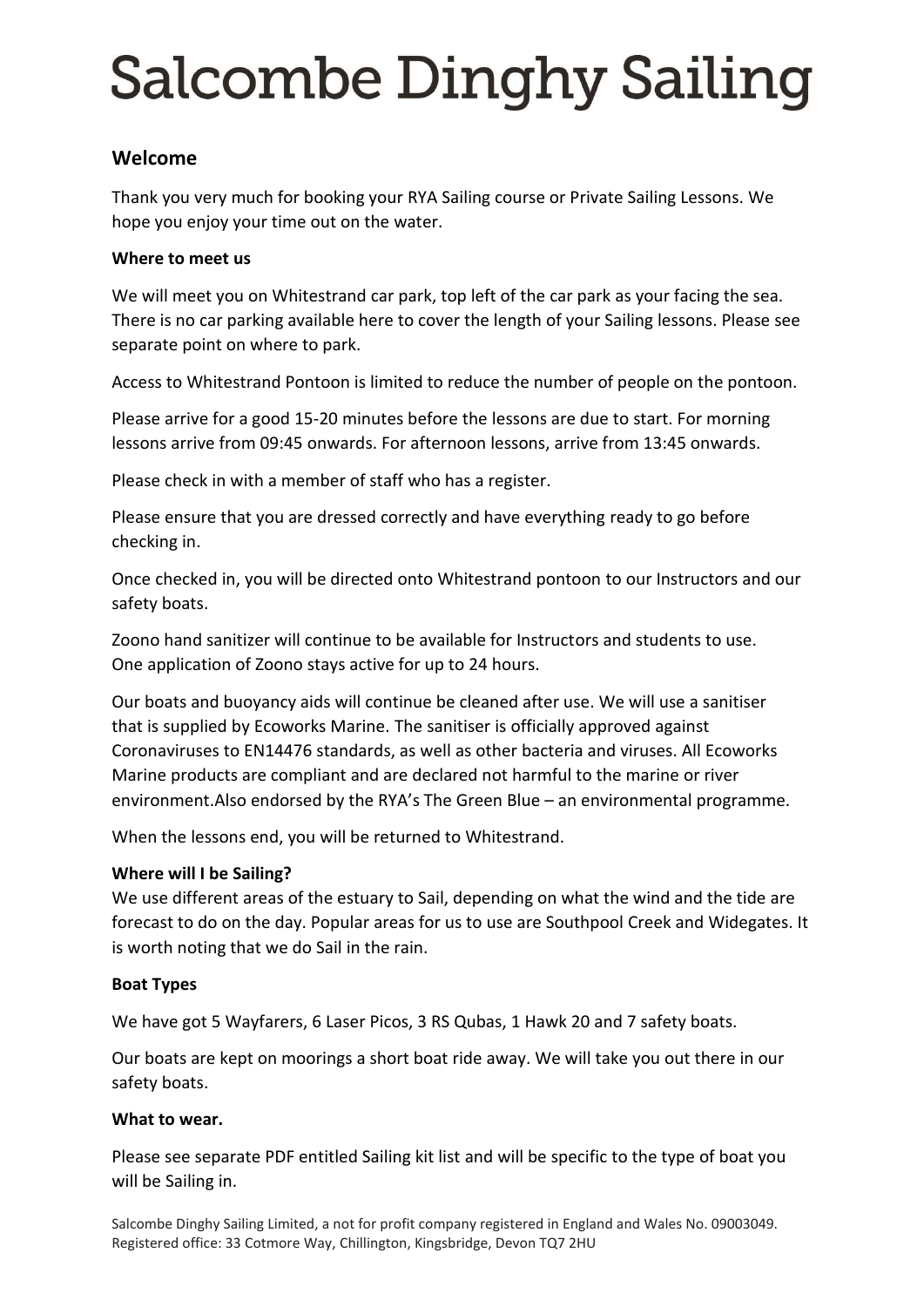# **Salcombe Dinghy Sailing**

# **Refreshments.**

We highly recommend that you bring some water and a snack.

### **Changing Facilities**

There are public toilets located on Whitestrand car park. These can be used for changing before and after your session.

# **Medical Conditions**

Please make sure that you tell us at the time of booking of any other medical conditions that we should be aware of.

Covid-19. Whilst it's no longer mandatory to isolate, if you are feeling unwell or experiencing any symptoms, we ask that you show us some kindness and do not attend your Sailing lesson.

Our safety boats carry a first aid kit and our instructors carry a mobile phone and a VHF radio. We have COVID-19 kits for Instructors to use which include a washable and reusable facemask, washable and reusable towels, and powder free disposable gloves.

#### **Parking**

Please allow additional time to park and walk to Whitestrand car park.

Our suggestion would be to park in a long stay car park, Creek car park (TQ8 8DU).

For more information, please visit <https://www.southhams.gov.uk/article/4562/Salcombe>

There is also the Park & Ride situated as you come into the Town on the Salcombe Road A381. For more information, please visi[t http://salcombetowncouncil.gov.uk/2016-park](http://salcombetowncouncil.gov.uk/2016-park-ride-bus-service/)[ride-bus-service/](http://salcombetowncouncil.gov.uk/2016-park-ride-bus-service/)

#### **RYA Training Centre**

We are a Royal Yachting Association Accredited Training Centre. RYA recognition means you will be taught to the RYA's high standards ensuring your tuition will be safe, informative, and enjoyable. Our centre undergoes an annual inspection.

All our Instructors are RYA qualified, experienced, First Aid trained, and DBS checked.

Our courses attract a range of people who may be novice or expert, boy or girl. Our teaching ratios are kept low at either 1:3 or 1:6. Youth Club ratios are 1:8. A great learning experience for you.

Issuing of certificates depends on the demonstration of competence. We guarantee to give you the training and do our absolute best to help you pass the assessments.